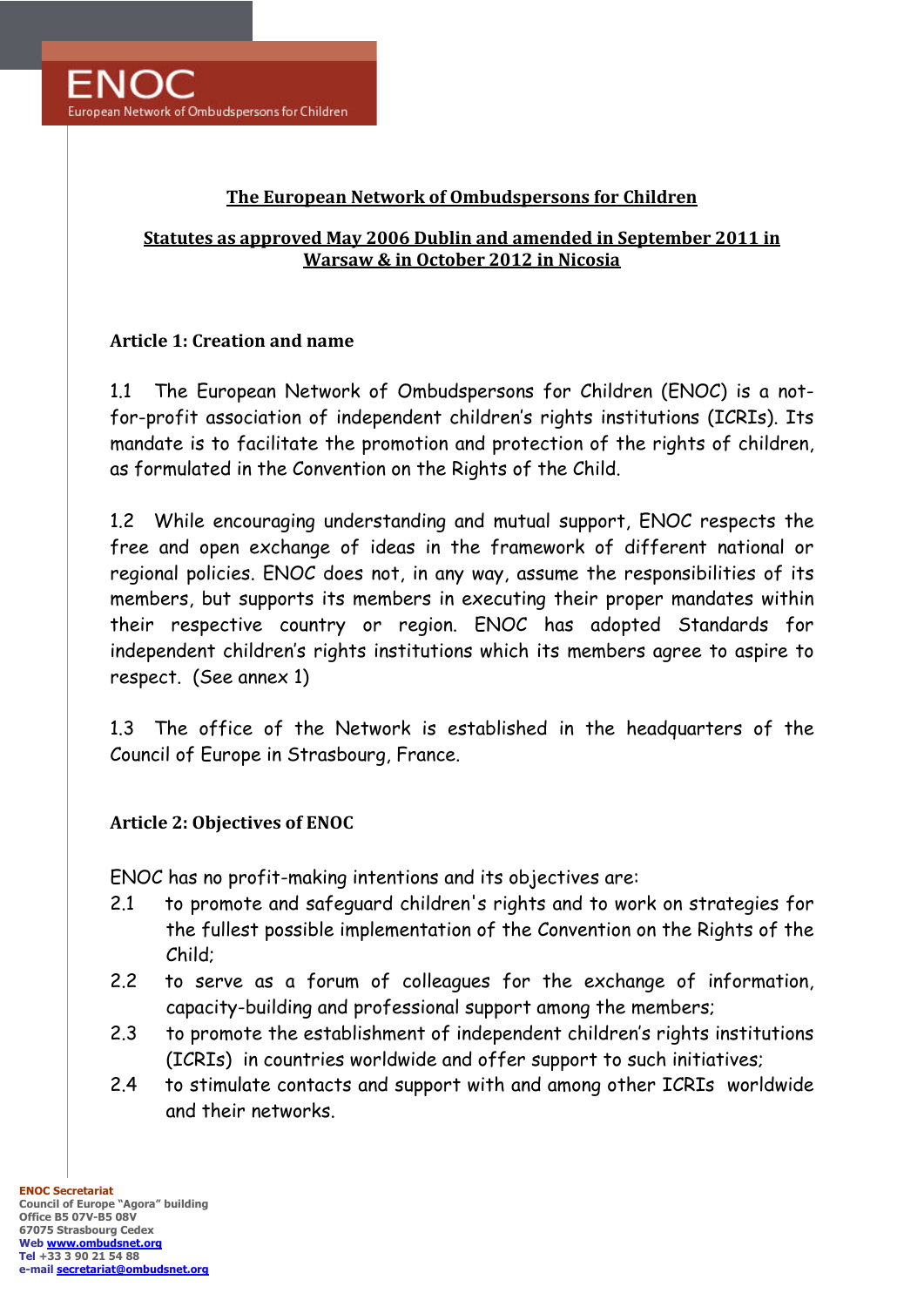

### **Article 3: Organisation of ENOC**

- 3.1 ENOC has a General Assembly, a Bureau, and a Secretariat (see Articles 10, 11 and 12).
- 3.2 The General Assembly consists of all full members. While members are in fact the independent institutions for children, they are represented within ENOC by the person who holds the mandate or their delegated representative. Both the General Assembly and the Bureau have decisionmaking powers within ENOC. The General Assembly can delegate decisionmaking to the Bureau in conformity with article 11.3.7.
- 3.3 The Bureau consists of five persons, the past and current Chairperson and Chairperson-elect and the Secretary and Treasurer of the Network.
- 3.4 The Secretariat assists the Bureau in carrying out its responsibilities.

#### **Article 4: Membership**

There are two categories of membership of ENOC – full and associate. Full membership of ENOC is open to independent children's rights institutions within Council of Europe member-states which meet all of the following criteria:

- The institution is established through legislation approved by parliament, which provides for its independence.
- The institution has the function of protecting and promoting children's rights. This function is established through legislation.
- There are no provisions in the legislation which limit the institution's ability to set its own agenda in relation to this function, or which prevent it carrying out significant core functions suggested in the Paris Principles and ENOC's Standards (see annex 1).
- The institution must include or consist of an identifiable person or persons concerned exclusively with the protection and promotion of children's rights.
- Arrangements for appointment of ombudspersons, commissioners and members of a commission must be established by legislation, setting out the term of the mandate and arrangements for renewal, if any.

Institutions may be constituted separately or may form part of an independent national or regional human rights institution. In all cases they must meet the

above criteria.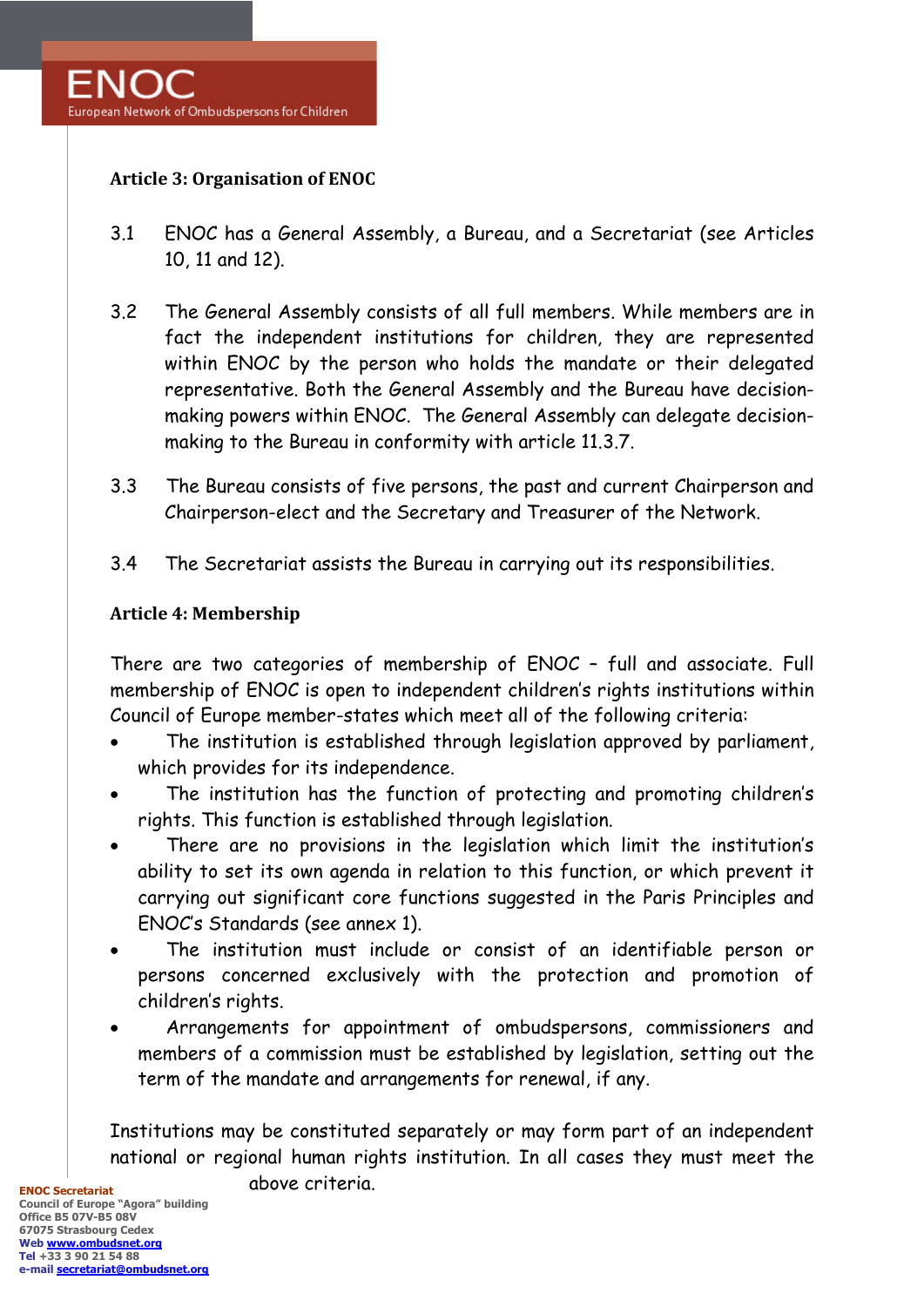

### **Article 5: Applications for membership**

- 5.1 Requests for membership are addressed to the Bureau of ENOC. Applications will only be considered for full membership. Where the Bureau decides that the criteria in article 4 are not met, the institution may be considered for associate membership, if it demonstrates it is actively seeking to meet these criteria.
- 5.2 Applications should contain the law establishing the institution and other information relevant to the criteria set out in article 4. The Bureau reviews all applications, requests additional information if necessary and circulates a recommendation, made on the basis of the criteria in article 4, to all full members. Any full member may request that the recommendation be referred to the General Assembly for further discussion. If there are no such requests, the Bureau will inform the institution either that it is accepted as a full member or, where it is considered not to meet the criteria in article 4, may invite it to become an associate member. If an institution is informed that it does not meet the criteria for full membership, and/or is not invited to become an associate member of the Network, it may appeal in writing to the General Assembly.
- 5.3 The membership status of those accepted as associate members will be reviewed by the Bureau every three years.

#### **Article 6: Rights and responsibilities of full members**

- 6.1 All full members have equal status within ENOC. All have the right to fully participate in the work and decision-making of the Network.
- 6.2 All full members have the right to submit a proposal or a request related to the work of ENOC to the General Assembly and/or the Bureau.
- 6.3 All full members have the right to present themselves as a candidate for the position of Chairperson, Secretary or Treasurer of ENOC or to propose another full member as a candidate for these positions.
- 6.4 All full members of ENOC are expected to attend the annual meeting of the General Assembly.
- 6.5 All full members undertake to submit an update on their activities for the annual meeting of the General Assembly and to provide updated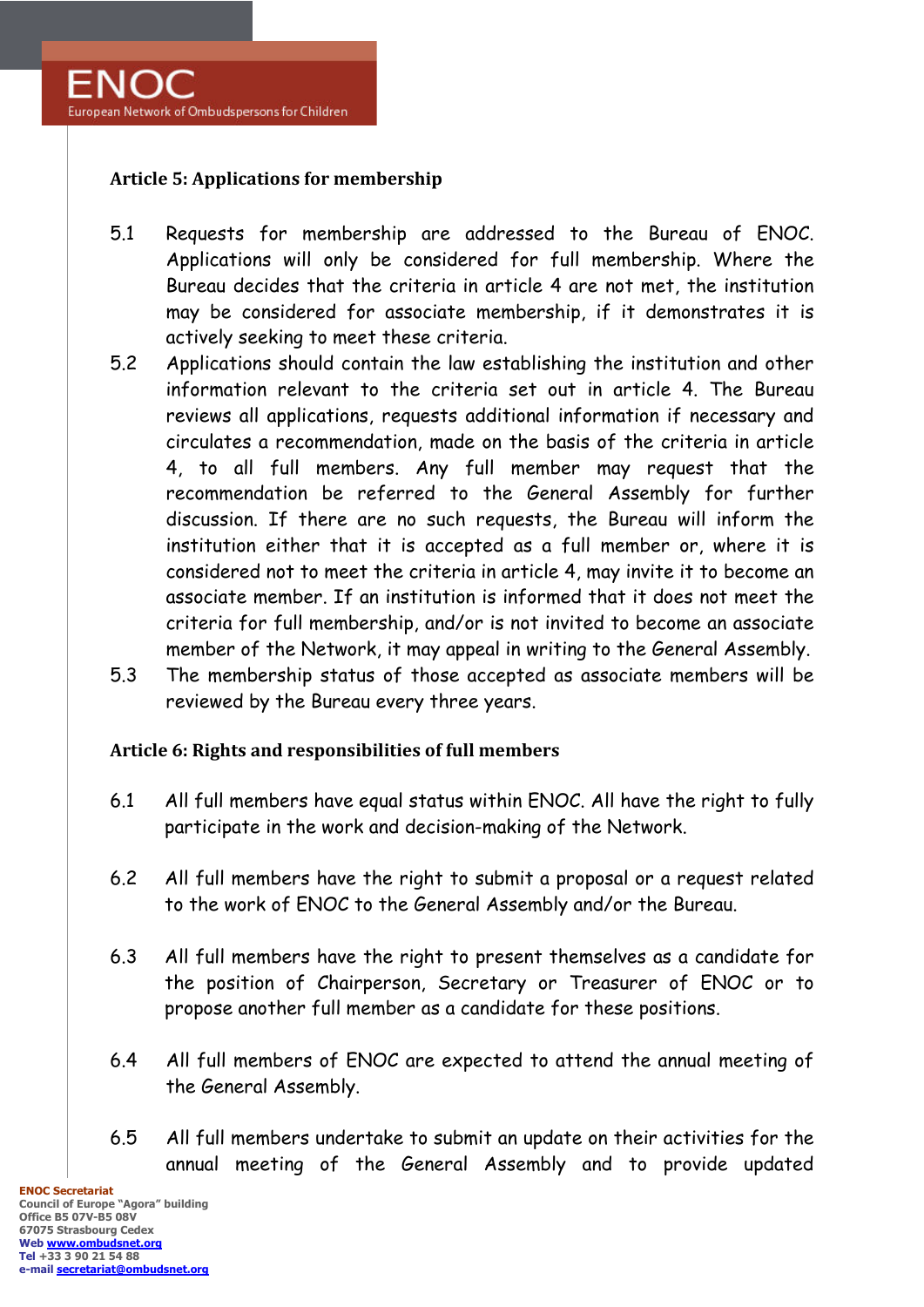information as necessary for ENOC's website.

- 6.6 Full members are expected to promote ENOC and its aims in all appropriate activities. They may only represent ENOC with the prior agreement of the Bureau.
- 6.7 Full members are required to inform the Bureau immediately of any changes in the legislation establishing the institution or other developments that may affect their fulfillment of the criteria for full membership as set out in Article 4.

#### **Article 7: Associate members**

- 7.1 Associate members may attend ENOC meetings and participate in ENOC activities and information-sharing. At the discretion of the Bureau, certain meetings, parts of meetings or other ENOC activities may be open only to full members.
- 7.2 Associate members are invited to submit an update on their activities for the annual general meeting of the General Assembly and to provide updated information as necessary for ENOC's website.

# **Article 8: Resignation and dismissal**

A full or associate member of ENOC can resign at any time by submitting a letter of resignation to the Bureau.

The General Assembly, after having given to the concerned institution the opportunity to be heard, may dismiss:

- a full member, if the institution no longer meets the criteria for full membership set out in article 4;
- a full or associate member, if the institution has brought or may bring ENOC into disrepute;
- a full or associate member if the institution has not attended three consecutive annual meetings;
- a full or associate member, if the institution has not paid fees for 2 consecutive years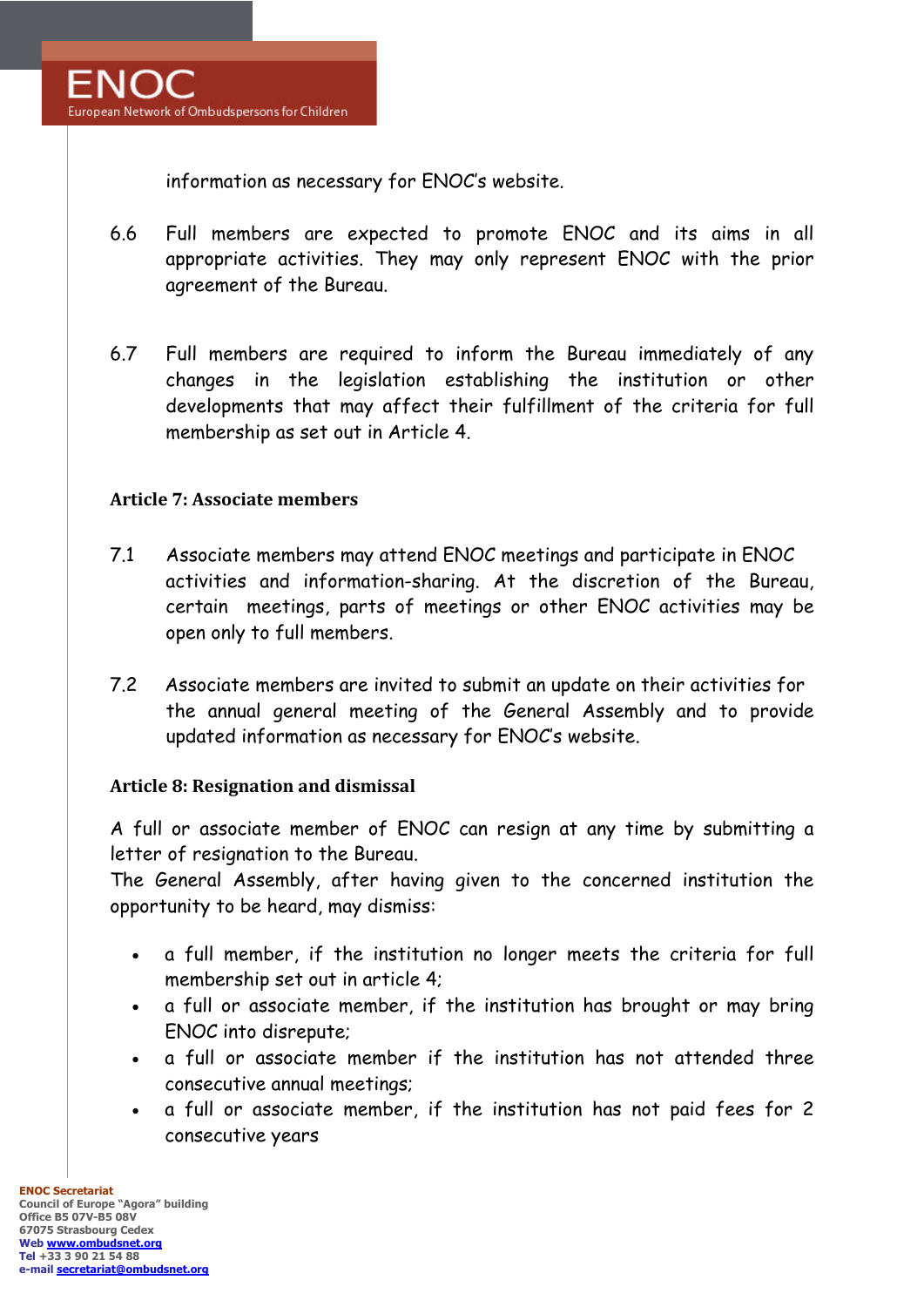#### **Article 9: Resources**

To carry out its activities and finance its operations, ENOC is authorised to draw on the following resources:

- Contributions from members, to be determined by the General Assembly;
- Grants, donations or other contributions from governmental, intergovernmental or other philanthropic bodies, subject to approval by the Bureau after consultation with the General Assembly.

#### **Article 10: General assembly**

- 10.1 The General Assembly consists of all full members and is the highest authority of ENOC.
- 10.2 The General Assembly holds an annual general meeting. During the annual general meeting, the General Assembly approves the accounts and budget of the association. The General Assembly can decide to establish temporary working groups on specific Network issues.
- 10.3 Upon request of two thirds or more of the full members, an additional extraordinary general meeting of the General Assembly may be called.
- 10.4 At its meetings, the General Assembly follows a decision-making process based on the principle of consensus. No decisions shall be made at a meeting of the General Assembly unless a quorum is present. The quorum is two thirds of the full members of ENOC. In instances when it is not possible to reach a consensus, a vote can be held, requiring a two thirds majority of those full members present and voting. As regards decisions concerning policy statements to be issued by ENOC, dissenting members may always register a reservation.
- 10.5 The ENOC Statutes can be amended by decision of an annual general meeting or extraordinary general meeting of the General Assembly, on the proposal of any full member.
- 10.6 If an extraordinary general meeting of the General Assembly decides to dissolve the network, any remaining assets of ENOC shall be transferred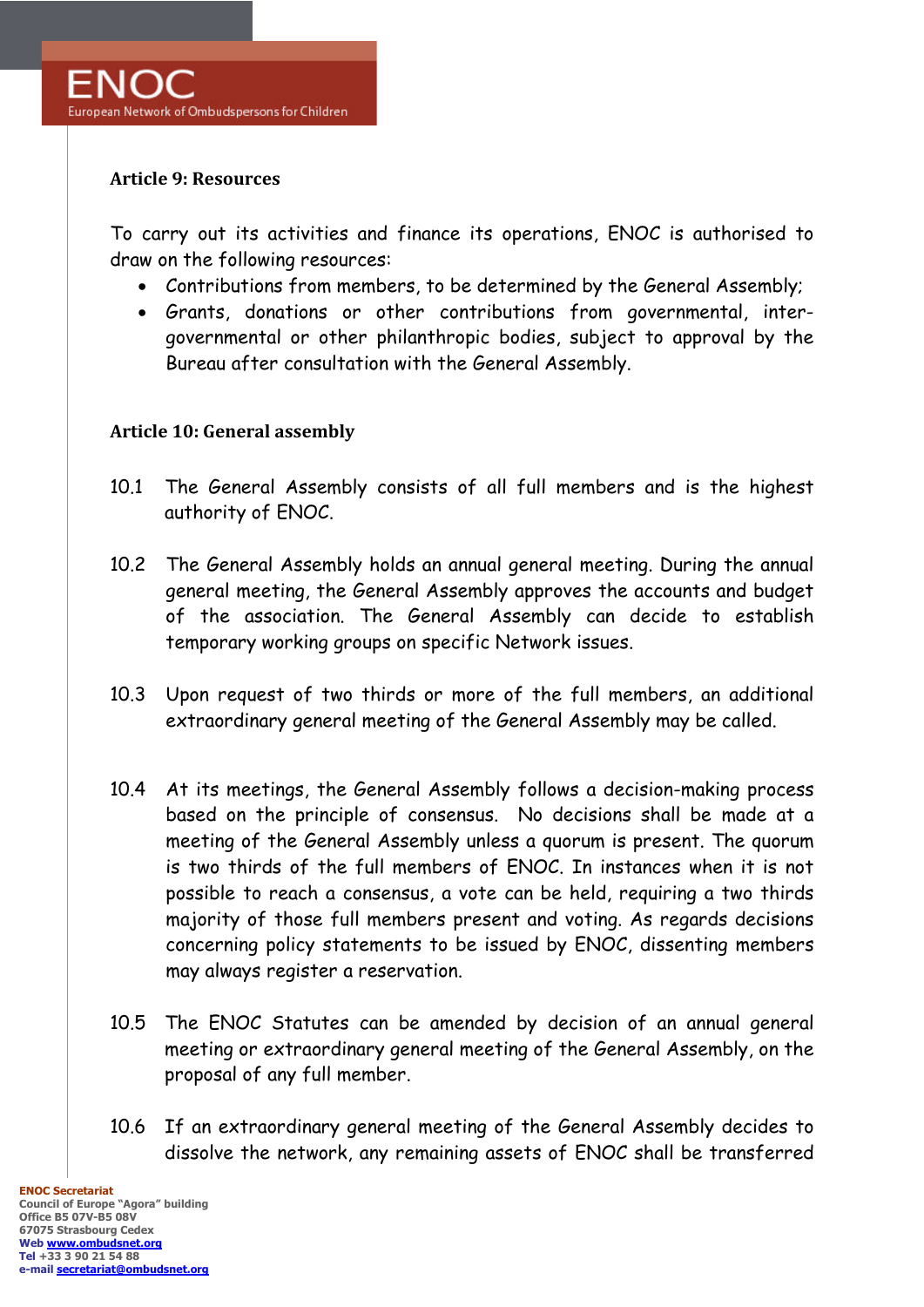to a not-for-profit children's rights organisation to be determined by the meeting.

### **Article 11: Bureau of ENOC**

- 11.1 ENOC is managed by a five-person Bureau, consisting, as noted in article 3.3, of the current and past Chairperson, the Chairperson-elect, the Secretary and the Treasurer of the Network. Whenever the current chair is unable to carry out his/her function, for whatever reason, the chairperson-elect will take over the function of chairperson.
- 11.2 The Chairperson-elect, Secretary and Treasurer of ENOC are elected by the General Assembly during its annual general meeting. The Chairpersonelect is elected for a non-renewable one-year term and begins his/her functions at the beginning of the following annual general meeting of the General Assembly. The Secretary and Treasurer are elected for a oneyear term and may be re-elected for a maximum of two further consecutive terms (three years in all). They take up their post immediately following election. Where a member of the Bureau is unable for whatever reason to carry out his/her functions, the Bureau may fill the post until the next annual meeting with a former member of the Bureau.
- 11.3 Under the leadership of the Chairperson, the Bureau is collectively responsible for:

11.3.1 co-ordinating the Network and keeping full and associate members informed of its work,

11.3.2 Ensuring relations with other relevant bodies and organisations in the field of children's rights on the international level,

11.3.3 Organizing the annual meeting of the General Assembly,

11.3.4 Reviewing and making recommendations to the General Assembly on applications for membership,

11.3.5 Developing strategies to further strengthen ENOC and increase its visibility,

11.3.6 Overseeing the administration of any funds or assets of the Network,

11.3.7 Carrying out any other mandate given by the General Assembly,

11.3.8 The representation of ENOC in cases before the court as either plaintiff or defendant.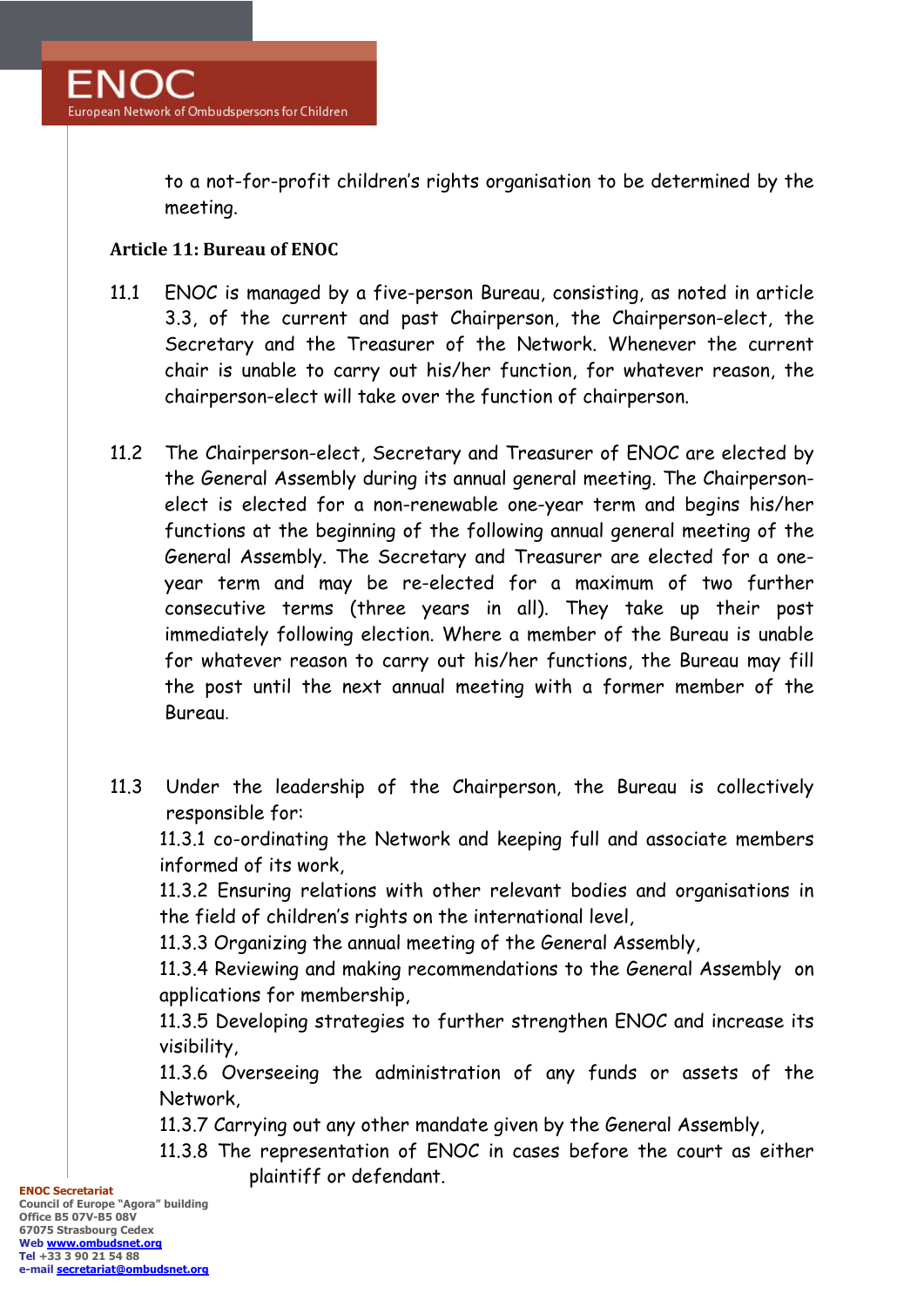### **Article 12: Secretariat**

12.1 The Secretariat is appointed by the Bureau based on criteria set by the General Assembly. The Secretariat is guided by the Bureau.

### 12.2 Its functions include the following:

12.2.1 facilitating the networking activities of ENOC's full and associate members,

12.2.2 assuring the availability of information about ENOC and ENOC member institutions , including the maintenance of the ENOC website,

12.2.3 daily management of the financial operations of ENOC, including the preparation of regular statements of accounts for the Bureau and annual accounts for the General Assembly, as well as arranging for independent auditing of accounts,

12.2.4 supporting the organisation of the annual general meeting and any extraordinary general meetings and preparing reports on them.

12.2.5 maintaining a register of decisions of the General Assembly and the Bureau.

#### **Article 13: Approval of Statutes**

These Statutes were approved by an extraordinary founding general meeting of the General Assembly held for this purpose in Dublin, Ireland on May ... 2006. The Statutes have been subject to amendments by the General Assembly held in Warsaw, Poland on September 15, 2011 and in Nicosia on October 12, 2012.

#### **Article 14: Applicable law**

These statues were drafted according to the Alsatian law on associations – Code Civil Local, art. 21-97 III – which will serve as the reference for any matters not explicitly mentioned in these statutes.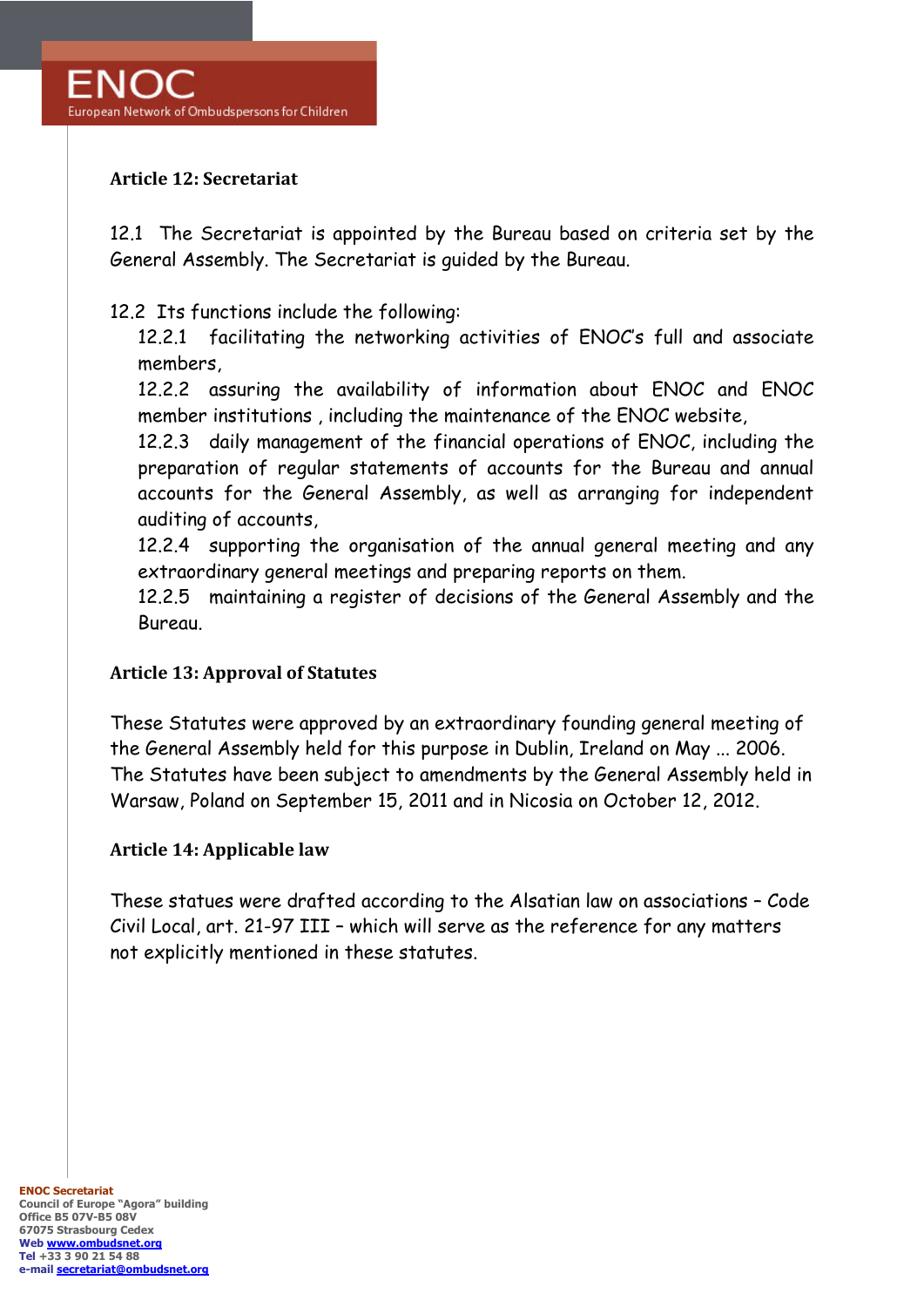### **ANNEX 1**

### **ENOC's Standards for independent children's rights institutions**

These Standards are aspirational; not all ENOC member-institutions meet all of the Standards. But its members agree that parliaments and governments should be encouraged to review the status of existing institutions in the light of the Standards and to ensure that the design of new institutions conforms with the Standards and with the Convention on the Rights of the Child (CRC).

ENOC believes that in order to be effective in monitoring, promoting and protecting the human rights of children, a human rights institution must conform with the Paris Principles, the CRC and the European Convention on Human Rights. The full text of the Principles is reproduced in Annex A below. The following is an unofficial summary of the key implications of the Principles, relating them, where appropriate, to children's human rights in particular:

### **Competence and responsibilities**

An independent institution set up to monitor, promote and protect the human rights of children must:

- be established by legislation;
- have as broad a mandate as possible in relation to the monitoring, promotion and protection of children's human rights, based on the CRC;
- have the right to provide and to publicise opinions, recommendations, proposals and reports on its own initiative or at the request of other authorities on any matter concerned with the promotion and protection of children's human rights, including:
	- legislative or administrative provisions and provisions relating to judicial organisation, intended to preserve and extend the protection of human rights. The institution will consider legislation, etc., in force and proposed and when necessary recommend adoption of new legislation, etc., or amendment;
	- \* any violation of children's human rights which it decides to take up;
	- \* preparation of reports on human rights in general, or on more specific matters;
	- \* drawing the attention of the Government/Parliament to violations, making proposals for remedies and when necessary commenting on the position and reaction of Government/Parliament.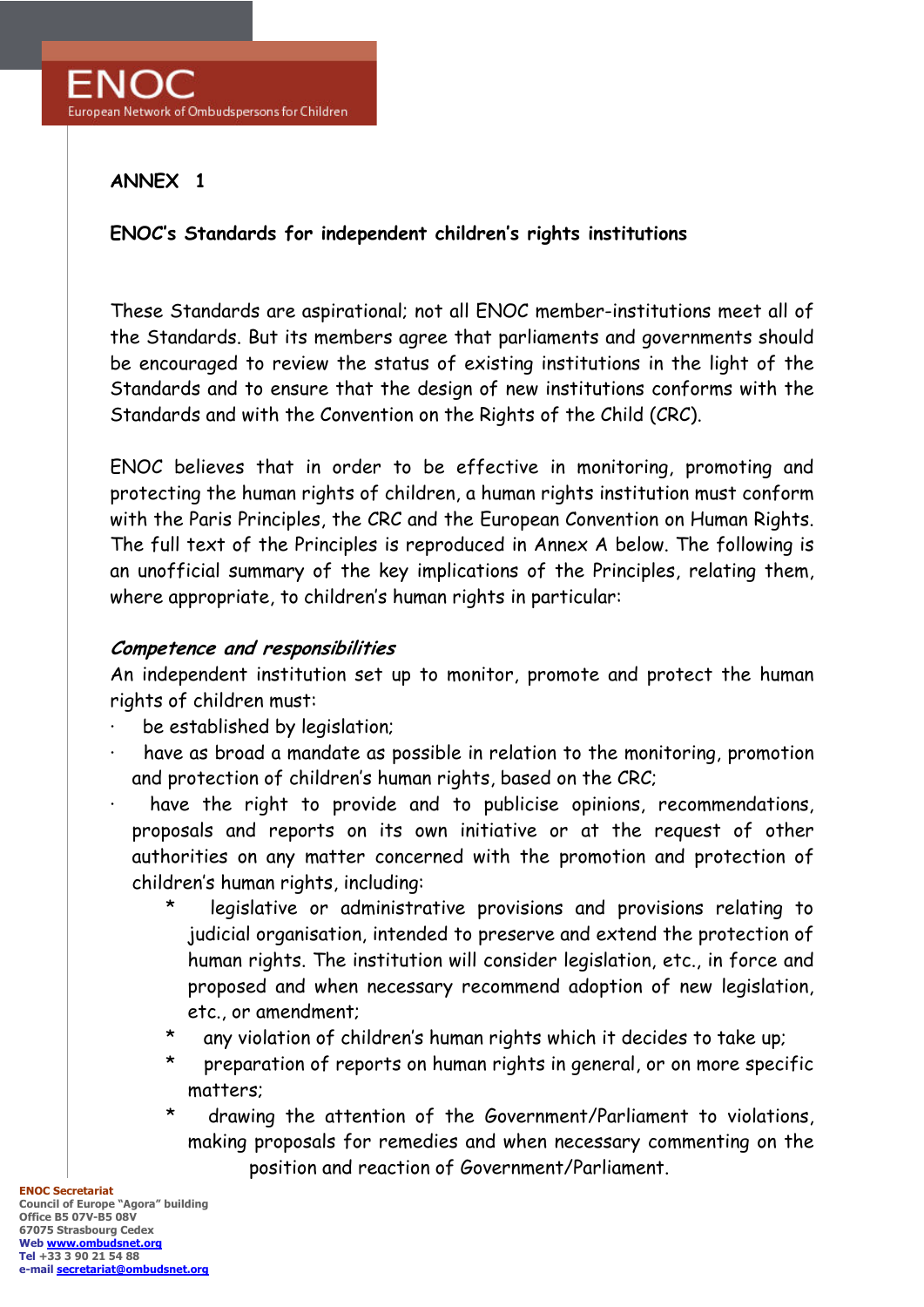- · promote and ensure harmonisation of national legislation with the Convention on the Rights of the Child and all other international human rights instruments relevant to children's rights to which the state is a party, and promote their effective implementation;
- encourage ratification of or accession to any such instruments;
- contribute independently to the monitoring and reporting process under the CRC and other relevant instruments;
- · co-operate with the United Nations and with UN and other agencies, regional institutions and national institutions of other states competent in the promotion and protection of children's rights;
- assist in formulating and executing programmes for the teaching of and research into human rights;
- publicise human rights and efforts to combat all forms of discrimination, in particular racial discrimination, by increasing public awareness, through information, education and making use of the media.

# **Composition, independence**

The institution must have adequate funding to enable it to have its own staff and premises in order to be independent of Government. It must not be subject to financial control which might affect its independence.

Arrangements for appointment of ombudspersons, commissioners and members of a commission must be established by an official act, setting out the duration of the mandate and any arrangements for renewal. The composition and methods of appointment of the institution must be appropriate to enable effective cooperation with, for example, appropriate NGOs and professional organisations, universities, Parliament and Government departments.

# **Methods of operation**

The institution must be able to:

- freely consider any questions falling within its competence, whether submitted by Government or taken up on its own initiative;
- hear any person and obtain any information and any documents necessary for assessing situations falling within its competence;
- speak freely to the public, directly or through any media;
- meet regularly and whenever necessary in the presence of all its members duly convened;
- establish working groups and set up local or regional sections to assist it in discharging its functions;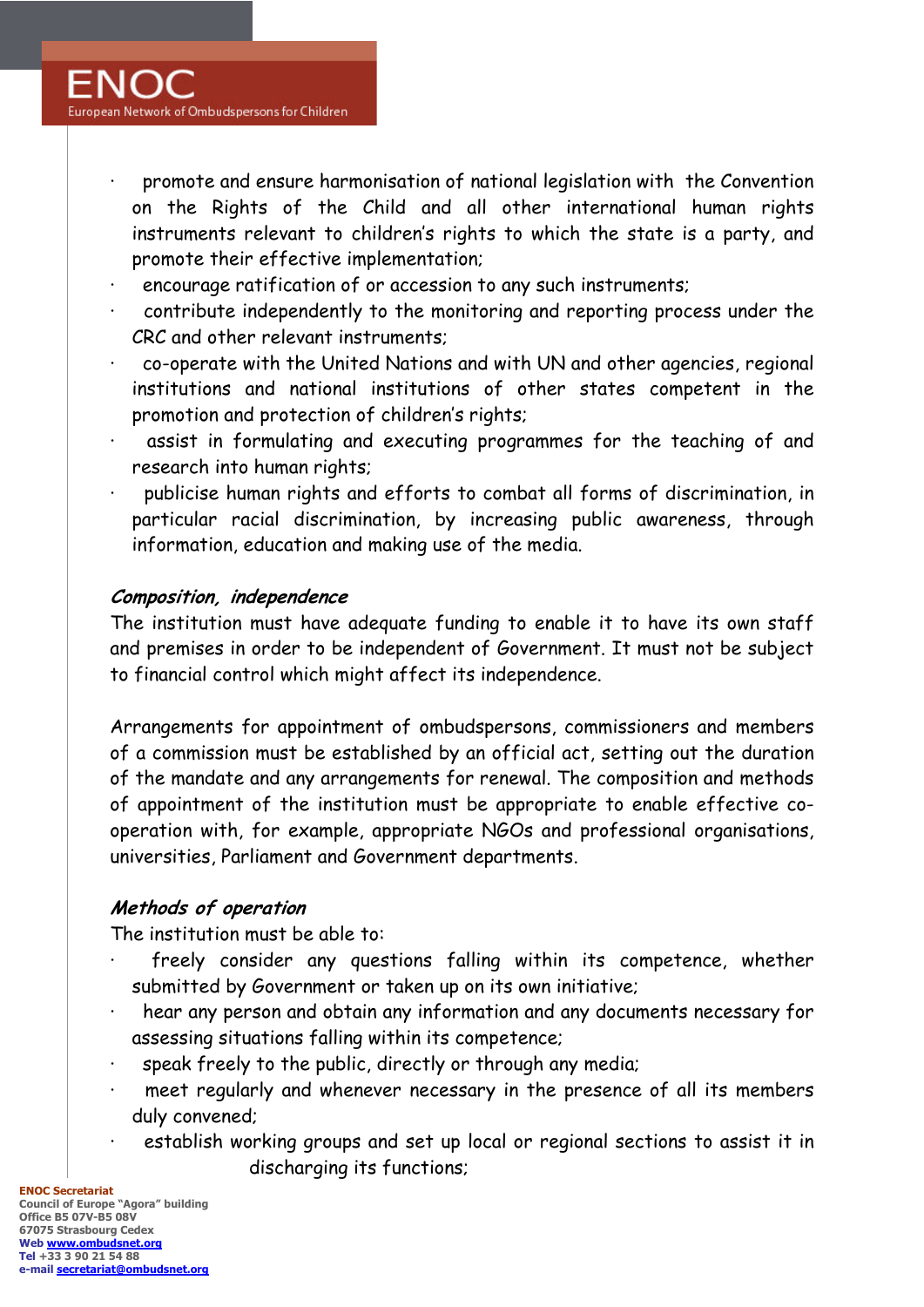maintain relationships with other bodies responsible for the promotion and protection of human rights including with a broad range of non-governmental organisations.

# **Hearing and considering complaints**

Some institutions will be authorised to hear and consider complaints from individuals or groups. If this is the case, additional principles are proposed to base such functions on. Without prejudice to the other principles, the institution may:

- seek an amicable settlement through conciliation, or through binding decision within limits prescribed by law; or, where necessary, on the basis of confidentiality;
- inform the complainant of his rights and of available remedies and promote access to them;
- hear complaints or transmit them to any other competent authority within the limits prescribed by the law;
- make recommendations, in particular for changes in law, regulations and administrative practice which might have remedied the situation complained of.

# **Designing human rights institutions for children**

In addition to conforming, as above, with the Paris Principles, ENOC believes that the design and development of the institution must take full account of the special status of children and the particular difficulties for children in exercising their rights.

The legislation establishing the institution must be linked explicitly to promoting implementation of the Convention on the Rights of the Child - thus covering children's economic, social and cultural rights as well as civil and political rights. Conformity with the Paris Principles requires the institution to consider all other relevant human rights instruments which the state has ratified or acceded to.

The legislation must include provisions setting out specific functions, powers and duties relating to children and their rights, linked to the Convention. "Children" should be defined as in Article 1 of the CRC. For example:

duties to pay particular regard to the views of children, to take active steps to maintain direct contact with children, organisations of children and organisations established to promote children's rights; and to promote respect for the views of children throughout society;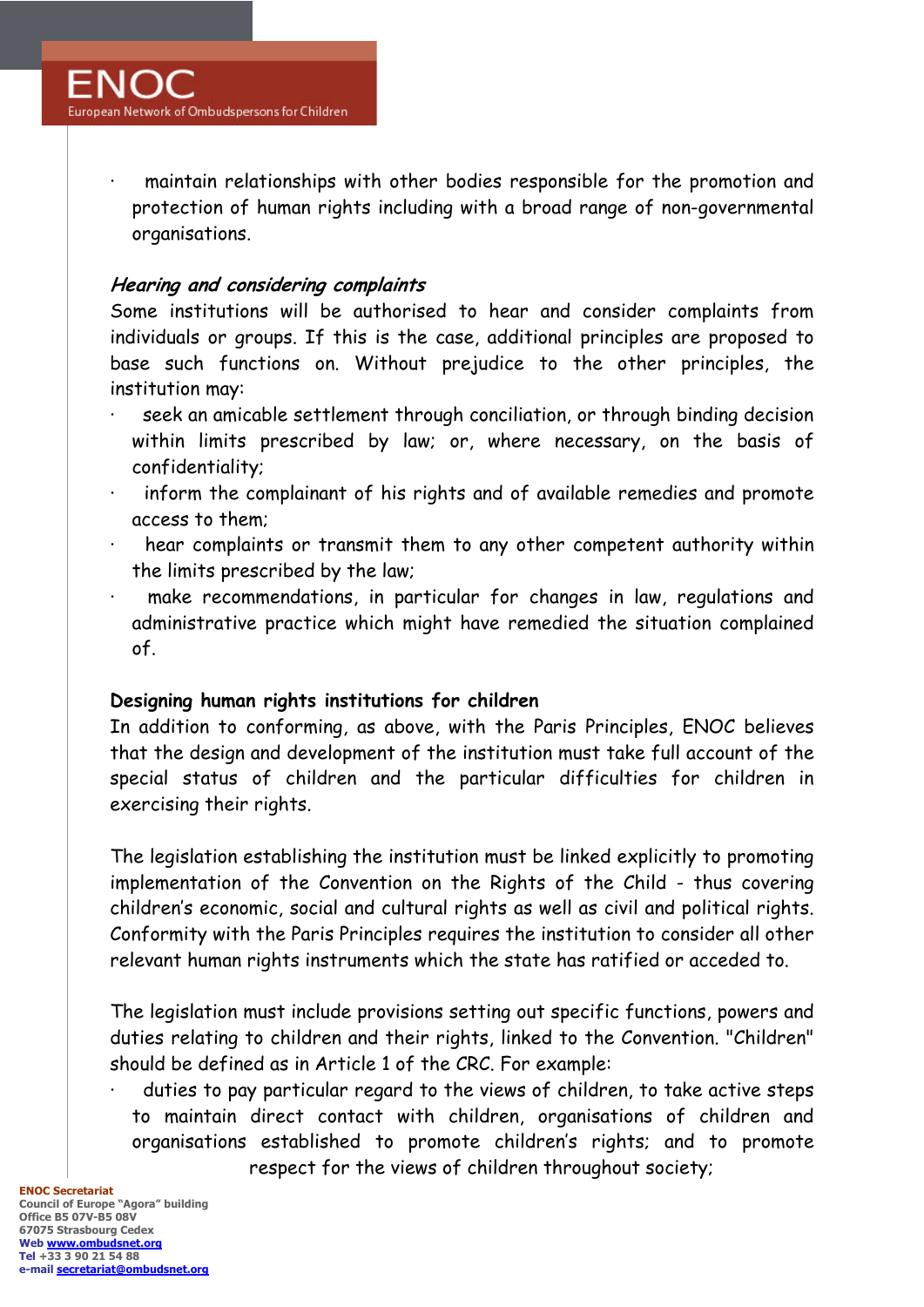- the institution must be readily accessible to children and able to respond to any individual communications from children.
- powers to have regard to the situation of children in the family, in schools and in all other institutions;
- powers to consider the promotion and protection of children's rights in relation not only to government but also to private bodies;
- the right to have access to children in all forms of alternative care and all institutions which include children;
- the right to report freely and separately on the state of children's human rights.

The institution must review whether children have access to advice and advocacy and complaints procedures and services, and make appropriate recommendations.

The institution must seek to ensure that children and adults are aware of the principles and provisions of the CRC.

The institution must include or consist of an identifiable person or persons concerned exclusively with the promotion of children's human rights - a Children's Ombudsman, Children's Rights Commissioner or Children's Rights Commission. This should be a person/people who can bring status and public and political respect to the office. They should have a high public profile and so enhance the status and visibility of children. The institution will need to ensure awareness of its existence and mandate amongst children, using appropriate channels including for example schools, other institutions which accommodate children, youth organisations and media used by children.

The institution needs to have appropriate, multi-disciplinary staffing dedicated to the promotion and protection of children's human rights and a ring-fenced minimum budget to enable it to work effectively.

A transparent procedure for appointments should be established, for example including advertising the appointment publicly and/or establishing an appointments committee including, eg, children, children's NGOs, governmental representatives, etc.